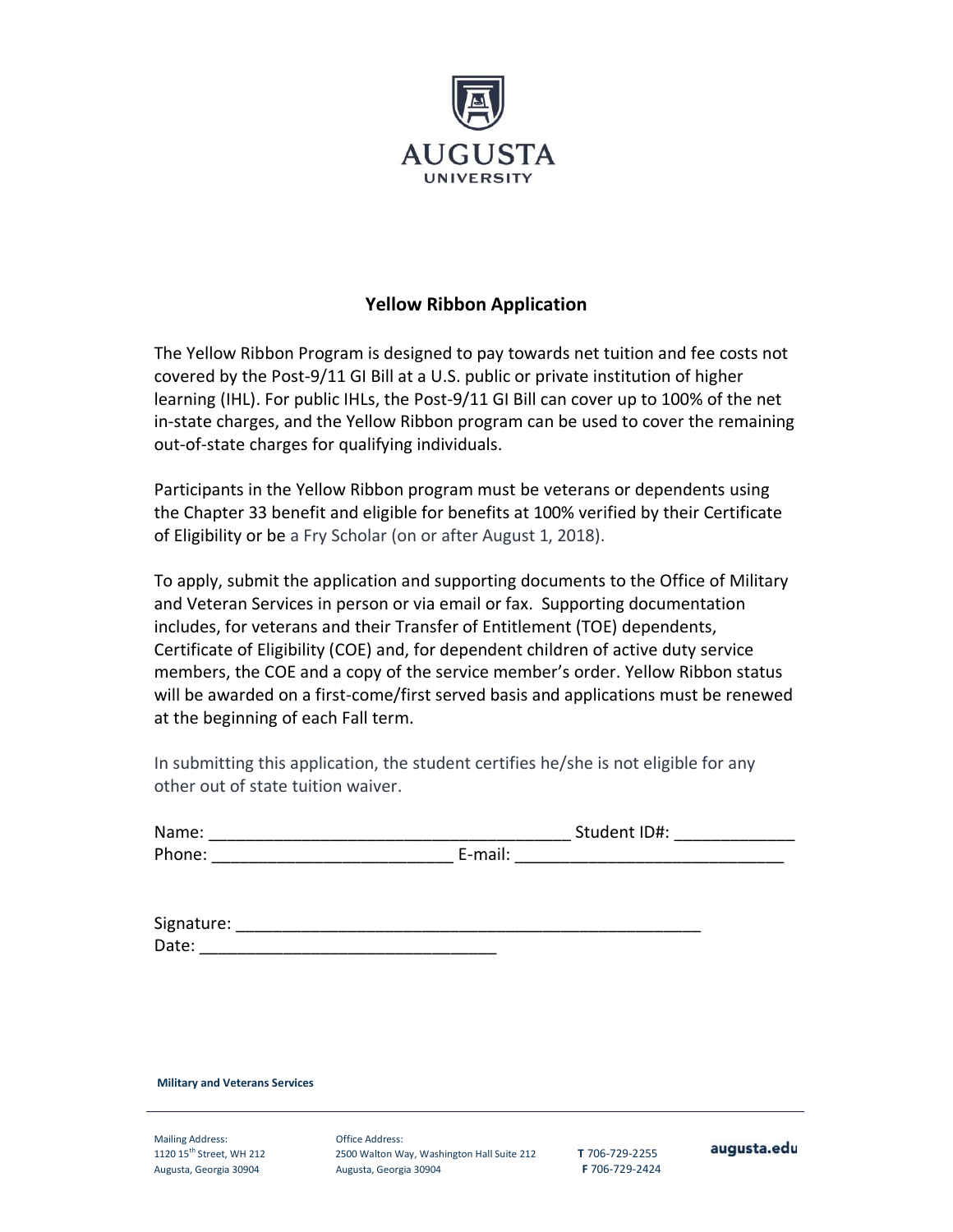## Updated Frequently Asked Questions On the Yellow Ribbon Program 2021-2022 Academic Year

These frequently asked questions (FAQs) augment existing information on the Yellow Ribbon program for School Administrators and in the School Certifying Official Handbook on the GI Bill website at

[https://www.knowva.ebenefits.va.gov/system/templates/selfservice/va\\_ssnew/help/cust](https://gcc01.safelinks.protection.outlook.com/?url=https%3A%2F%2Fwww.knowva.ebenefits.va.gov%2Fsystem%2Ftemplates%2Fselfservice%2Fva_ssnew%2Fhelp%2Fcustomer%2Flocale%2Fen-US%2Fportal%2F554400000001018%2Fcontent%2F554400000149088%2FSchool-Certifying-Official-Handbook-On-line&data=04%7C01%7C%7Ca94b0888dcc24b0d64fe08d8e7e33663%7Ce95f1b23abaf45ee821db7ab251ab3bf%7C0%7C0%7C637514310345733719%7CUnknown%7CTWFpbGZsb3d8eyJWIjoiMC4wLjAwMDAiLCJQIjoiV2luMzIiLCJBTiI6Ik1haWwiLCJXVCI6Mn0%3D%7C1000&sdata=i9h63eIRJxnnB8hrQo%2Fif4DPBc%2FWYA4%2BxC9PbjnbNDM%3D&reserved=0) [omer/locale/en-US/portal/554400000001018/content/554400000149088/School-](https://gcc01.safelinks.protection.outlook.com/?url=https%3A%2F%2Fwww.knowva.ebenefits.va.gov%2Fsystem%2Ftemplates%2Fselfservice%2Fva_ssnew%2Fhelp%2Fcustomer%2Flocale%2Fen-US%2Fportal%2F554400000001018%2Fcontent%2F554400000149088%2FSchool-Certifying-Official-Handbook-On-line&data=04%7C01%7C%7Ca94b0888dcc24b0d64fe08d8e7e33663%7Ce95f1b23abaf45ee821db7ab251ab3bf%7C0%7C0%7C637514310345733719%7CUnknown%7CTWFpbGZsb3d8eyJWIjoiMC4wLjAwMDAiLCJQIjoiV2luMzIiLCJBTiI6Ik1haWwiLCJXVCI6Mn0%3D%7C1000&sdata=i9h63eIRJxnnB8hrQo%2Fif4DPBc%2FWYA4%2BxC9PbjnbNDM%3D&reserved=0)[Certifying-Official-Handbook-On-line](https://gcc01.safelinks.protection.outlook.com/?url=https%3A%2F%2Fwww.knowva.ebenefits.va.gov%2Fsystem%2Ftemplates%2Fselfservice%2Fva_ssnew%2Fhelp%2Fcustomer%2Flocale%2Fen-US%2Fportal%2F554400000001018%2Fcontent%2F554400000149088%2FSchool-Certifying-Official-Handbook-On-line&data=04%7C01%7C%7Ca94b0888dcc24b0d64fe08d8e7e33663%7Ce95f1b23abaf45ee821db7ab251ab3bf%7C0%7C0%7C637514310345733719%7CUnknown%7CTWFpbGZsb3d8eyJWIjoiMC4wLjAwMDAiLCJQIjoiV2luMzIiLCJBTiI6Ik1haWwiLCJXVCI6Mn0%3D%7C1000&sdata=i9h63eIRJxnnB8hrQo%2Fif4DPBc%2FWYA4%2BxC9PbjnbNDM%3D&reserved=0)

This list of FAQs will serve as an on-going resource and will be updated as needed.

The information on the Yellow Ribbon program for school officials is available at http://www.benefits.va.gov/gibill/yellow\_ribbon/yellow\_ribbon\_info\_schools.asp.

**Question 1.** Who is eligible to participate in the Yellow Ribbon program?

**Answer:** To receive benefits under the Yellow Ribbon program a student:

- must be eligible for the maximum benefit rate under the Post-9/11 GI Bill.
- have served an aggregate period of 36 months of active duty service after Sept. 10, 2001;
- have been honorably discharged from active duty due to a service-connected disability after serving at least 30 continuous days after Sept. 10, 2001; and,
- must be a dependent eligible for Transfer of Entitlement under the Post-9/11 GI Bill based on the service eligibility criteria listed above.

Effective August 1, 2018, Purple Heart recipients with an honorable discharge, as well as recipients of the Marine Gunnery Sergeant John David Fry Scholarship may also participate in the Yellow Ribbon program.

Effective August 1, 2022, active duty service members, and their spouses using transferred entitlement, may participate in the Yellow Ribbon program.

**Question 2.** What are the maximum tuition and fee amounts payable under the Post-9/11 GI Bill?

**Answer:** There is a tuition and fee cap for each academic year (August 1 – July 31). This cap can be paid towards net costs for tuition and fees at private and foreign branches of United States (U.S.) schools. Current tuition and fee caps are located here: [https://www.benefits.va.gov/gibill/resources/benefits\\_resources/rate\\_tables.asp](https://www.benefits.va.gov/gibill/resources/benefits_resources/rate_tables.asp)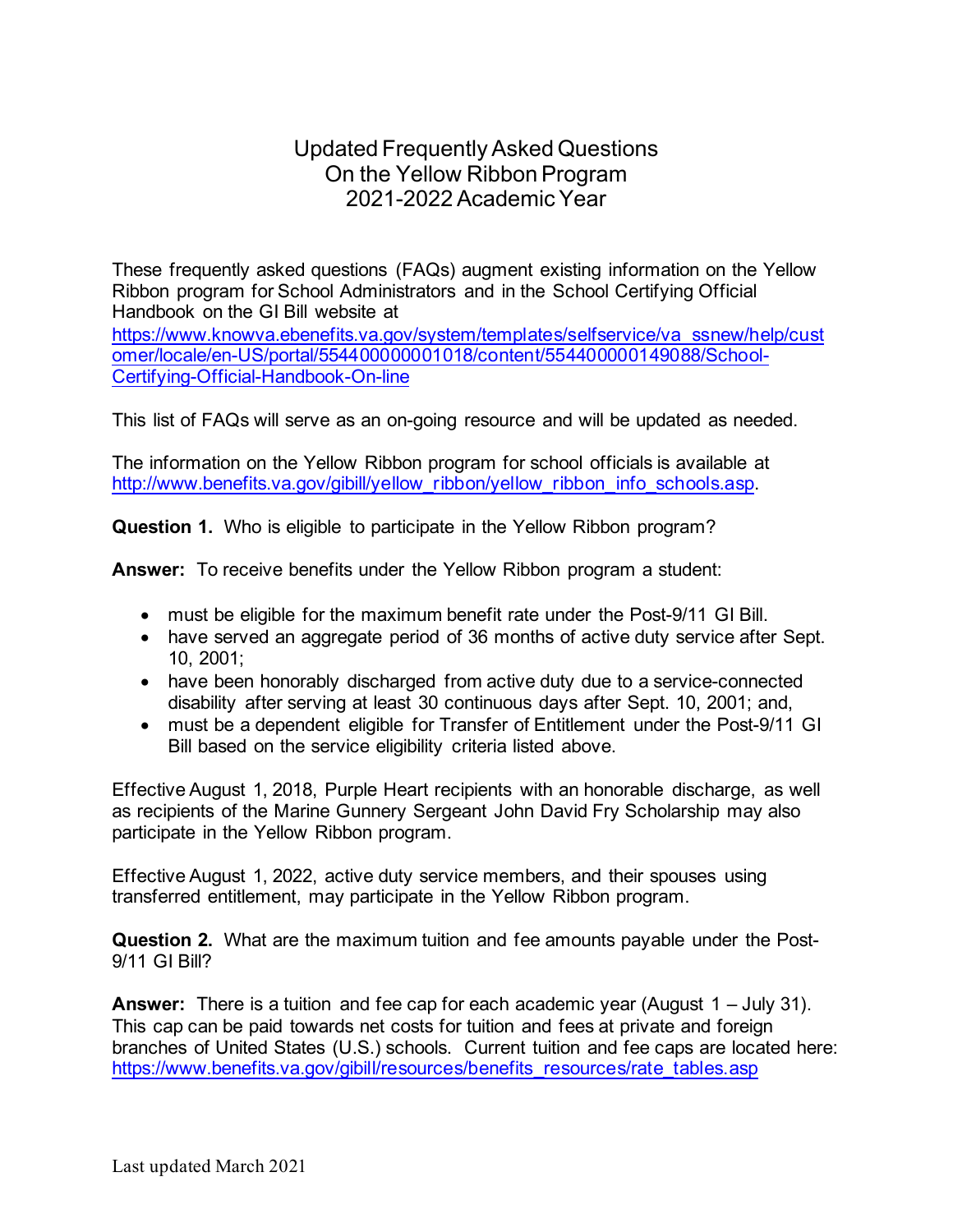**Question 3**. How does the Yellow Ribbon program work?

**Answer**: The Yellow Ribbon program can be paid towards net tuition and fee costs not covered by the Post-9/11 GI Bill at a U.S. public or private institution of higher learning (IHL).

Schools must report the actual net cost for in-state tuition and fees after the application of any waiver of, or reduction in, tuition and fees, and *any* scholarship, or other federal, state, institutional, or employer-based aid or assistance (excluding Title IV aid) that is designated for the GI Bill student for tuition and fees.

For public IHLs, the Post-9/11 GI Bill can cover up to 100% of the net in-state charges, and the Yellow Ribbon program can be used to cover the remaining out-of-state charges for qualifying individuals.

For private IHLs, the Post-9/11 GI Bill can cover up to academic year cap, and the Yellow Ribbon program can be used to cover the remaining charges for qualifying individuals.

The difference, or a portion thereof, between the actual costs for tuition and fees and the amount of Post-9/11 GI Bill funds can be met through matching contributions under the Yellow Ribbon program for eligible students.

**Question 4.** How does section 3679(c) of title 38, United States Code (U.S.C.), affect Yellow Ribbon program benefits?

**Answer:** Since public IHLs no longer charge out-of-state tuition and fee rates to "covered individuals" meeting the requirements in 38 U.S.C. 3679(c), the Yellow Ribbon program will not be applicable to those beneficiaries.

**Question 5.** How are the Post-9/11 GI Bill maximum tuition and fee amounts (cap) applied for private and foreign branches of U.S. schools?

**Answer:** The cap is applied until it is exhausted. If the entire amount is not fully used in the first term, then the remainder will be applied to cover all or a portion of costs for any subsequent term during the academic year. Once the amount of the cap has been exhausted, then the difference between what the Post-9/11 GI Bill covers, and the tuition and fees charges could be met with Yellow Ribbon program funds (presuming the school participates in Yellow Ribbon) or with other financial aid. Please note that if the tuition and fees do not exceed the cap, then the Yellow Ribbon program funds are not awarded. Likewise, a student attending part-time may not need Yellow Ribbon program funds.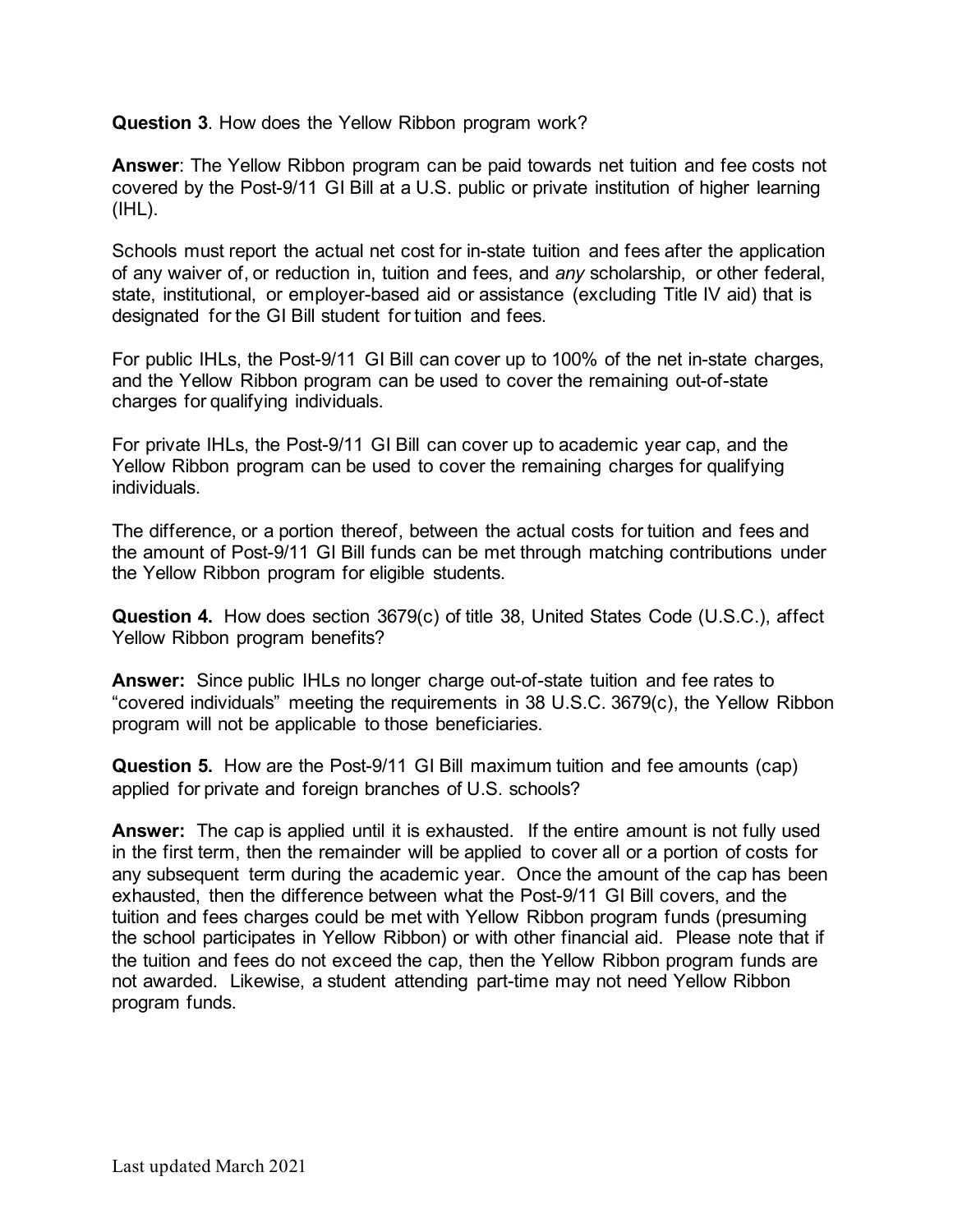**Question 6.** Will the cap for private and foreign branches of U.S. schools increase each year?

**Answer:** The tuition and fee caps are recalculated annually, and changes are effective on August 1, the beginning of each new academic year. VA will update the GI Bill website with any adjustments to the cap.

**Question 7** Are foreign schools ever eligible for the Yellow Ribbon program?

**Answer:** The recent passage of Public Law 116-315, Section 1008, "Technical Correction to Clarify Eligibility for Participation in Yellow Ribbon Program of Department of Veterans Affairs," will allow foreign schools to participate in the Yellow Ribbon Program. VA is working to implement this section of the law and will post information specifically for foreign schools in the near future on the application process for academic year 2021-2022.

**Question 8.** Are schools that do not offer a degree program eligible for the Yellow Ribbon program?

**Answer:** No, the Yellow Ribbon program is only available for U.S. institutions of higher learning (IHLs), including branches located overseas.

**Question 9** For public schools, can Yellow Ribbon funds cover all the out-of-state tuition and fees charges?

**Answer:** Yes, the Yellow Ribbon program could be used to cover the difference between the in-state and out-of-state tuition and fee charges. Also, see Q&A 4, above.

**Question 10.** Does a Veteran, survivor, or designated transferee have to be at the 100% benefit tier to be eligible for the Yellow Ribbon Program?

**Answer:** Yes, only Veterans entitled to the maximum benefit rate (based on service requirements) or their designated transferees may receive this funding. Active duty service members and their spouses are not eligible until August 1, 2022. Child transferees of active duty service members may be eligible if the service member is qualified at the 100% rate. As of August 1, 2018, spouses and children receiving Fry Scholarship benefits are also eligible for the Yellow Ribbon program.,

**Question 11**. How do you calculate Yellow Ribbon program benefits for part-time students?

**Answer**: The calculations for part-time students are the same as for full-time students. Any tuition and fees charged beyond the cap can be met or partially met through the Yellow Ribbon program.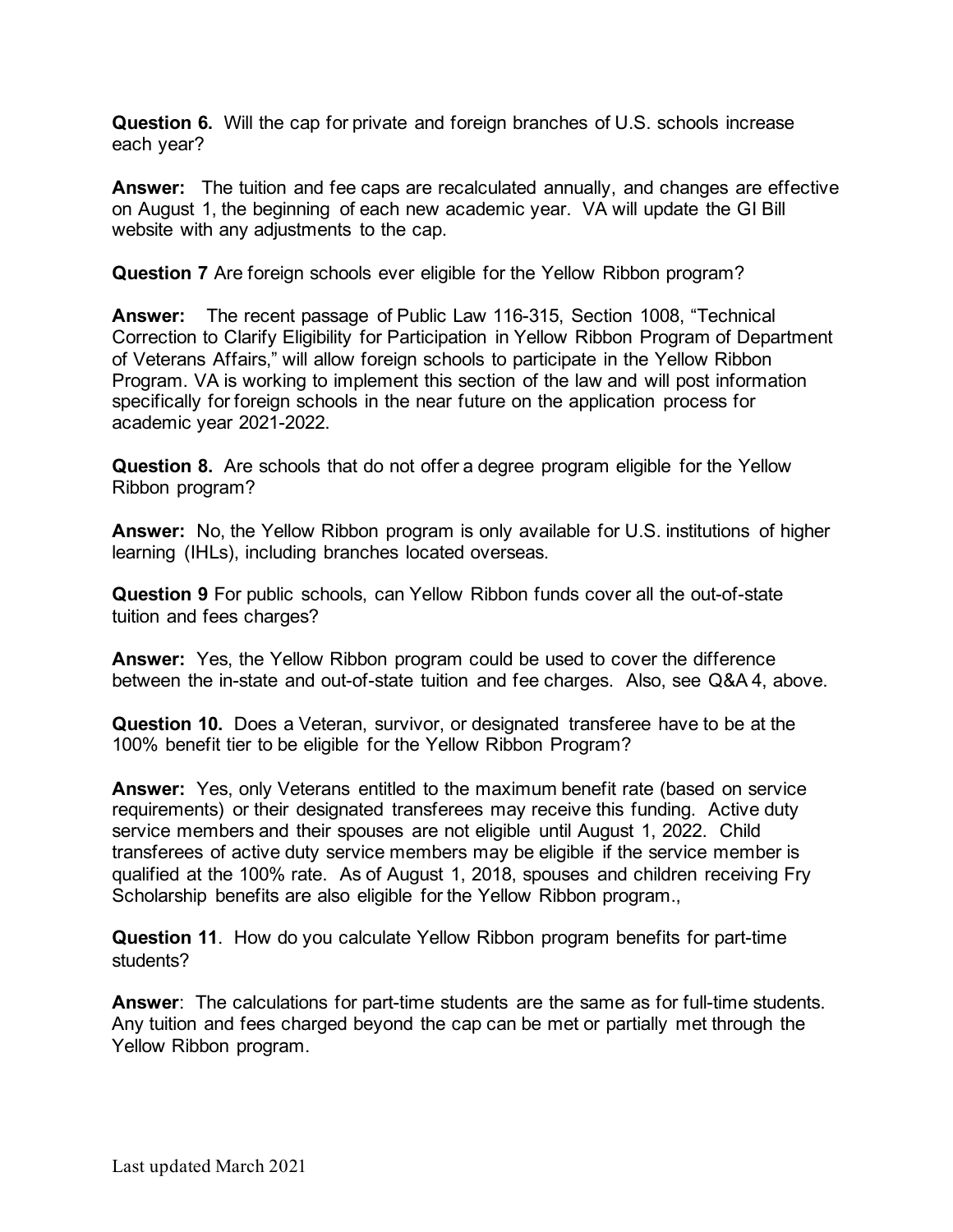**Question 12.** How should a school report tuition and fees (and the Yellow Ribbon Program contributions) to VA with respect to the cap?

**Answer:** The school should report actual net charges for tuition and fees after all scholarships already designated to the student have been applied, as well as Yellow Ribbon Program contributions. VA determines the payments for students.

**Question 13.** A student attended a private school for the fall semester and used the entire annual cap, and then transferred to a public school for the spring semester. Would that student have all tuition and fees covered at the public school, even though the cap was already exhausted at the private school? (This assumes the student at the 100% eligibility tier, not out-of-state, and properly certified.)

**Answer:** Yes, the student would have all in-state tuition and fees covered at the public school for the spring semester.

**Question 14.** A student attended a public school for the fall semester, and then the student transferred to a private school for the spring semester. Would that student be entitled to the full annual cap at the private school for the spring semester as well as Yellow Ribbon program funds?

**Answer:** Yes, the student would be eligible to receive up to the annual cap and Yellow Ribbon program funds (if charges for tuition and fees exceeded the academic year cap for that semester).

**Question 15.** Does VA recommend any specific methodology regarding how schools should comply with the requirements for the Yellow Ribbon program (i.e. awarding, billing, etc.)?

**Answer:** No, other than the school must comply with the terms of the Yellow Ribbon program agreement (beyond what is stipulated per regulation) which is a binding legal contract. VA doesn't prescribe specifically how a school meets the conditions. The school's Education Liaison Representative (ELR) is a good source of information and can describe how other schools comply with the requirements.

**Question 16.** Can a school eliminate students attending part-time from the first-comefirst-served selection process for the Yellow Ribbon program? Can a school apply any minimum enrollment requirements on part-time students?

**Answer:** No, schools cannot eliminate part-time students from the first-come-firstserved selection process. Also, a school cannot apply any minimum enrollment requirements as that also would violate the first-come-first-served selection process.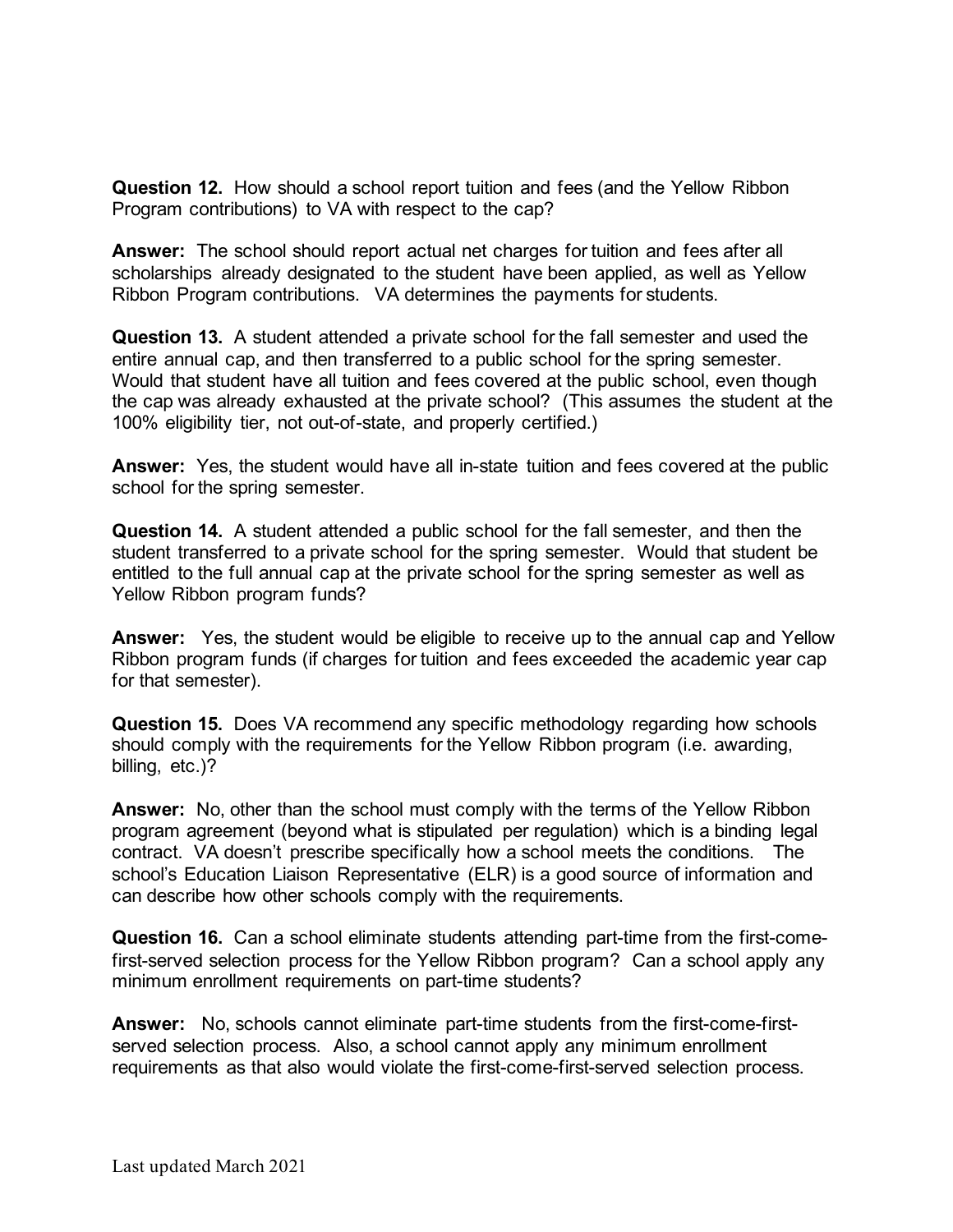**Question 17.** Can a school limit its Yellow Ribbon program participation to apply only to students seeking their first undergraduate degree, for example, but not students seeking a second undergraduate degree?

**Answer:** No, as that is not permissible per 38 CFR 21.9700(d). That provision only allows for distinctions based on the student's status (i.e. undergraduate, graduate, doctoral) or sub-element of the school i.e. college or professional school), etc. Making a distinction of first versus second undergraduate degree would violate the "first-comefirst-served" requirement, also within that section.

Example: a student may have already earned a Bachelor of Arts (BA) while in the service, is injured in service, and upon release finds that he or she may have to alter his/her education in attempts to gain different employment given the injury, etc.

**Question 18.** Can a school treat a traditional vs. a non-traditional program of study differently in its Yellow Ribbon program?

**Answer:** No, the school cannot differentiate between traditional vs. a non-traditional program of study, such as the day and evening programs with the same course material and GI Bill approval. Therefore, the school cannot exclude the Undergraduate Adult Learning program, for example, while only including the traditional first-degree undergraduate program where the difference is day versus night school.

**Question 19.** Can a school's policy state that the school will contribute Yellow Ribbon program funding towards a student's first attempt of classes, but for no successive attempts?

**Answer:** VA makes Yellow Ribbon program contributions for punitive grades, so if the student is receiving Yellow Ribbon program contributions initially, then the school must continue to contribute Yellow Ribbon funding when he/she re-takes the class, provided that the following conditions apply:

- the school continues to participate in the program;
- the student continues to maintain satisfactory progress towards completion of the program (per the school's policy);
- the student remains continually enrolled (per the school's policy); and
- the student has remaining entitlement under the Post-9/11 GI Bill.
- The student has not reached the school's maximum academic year Yellow Ribbon contribution noted on the agreement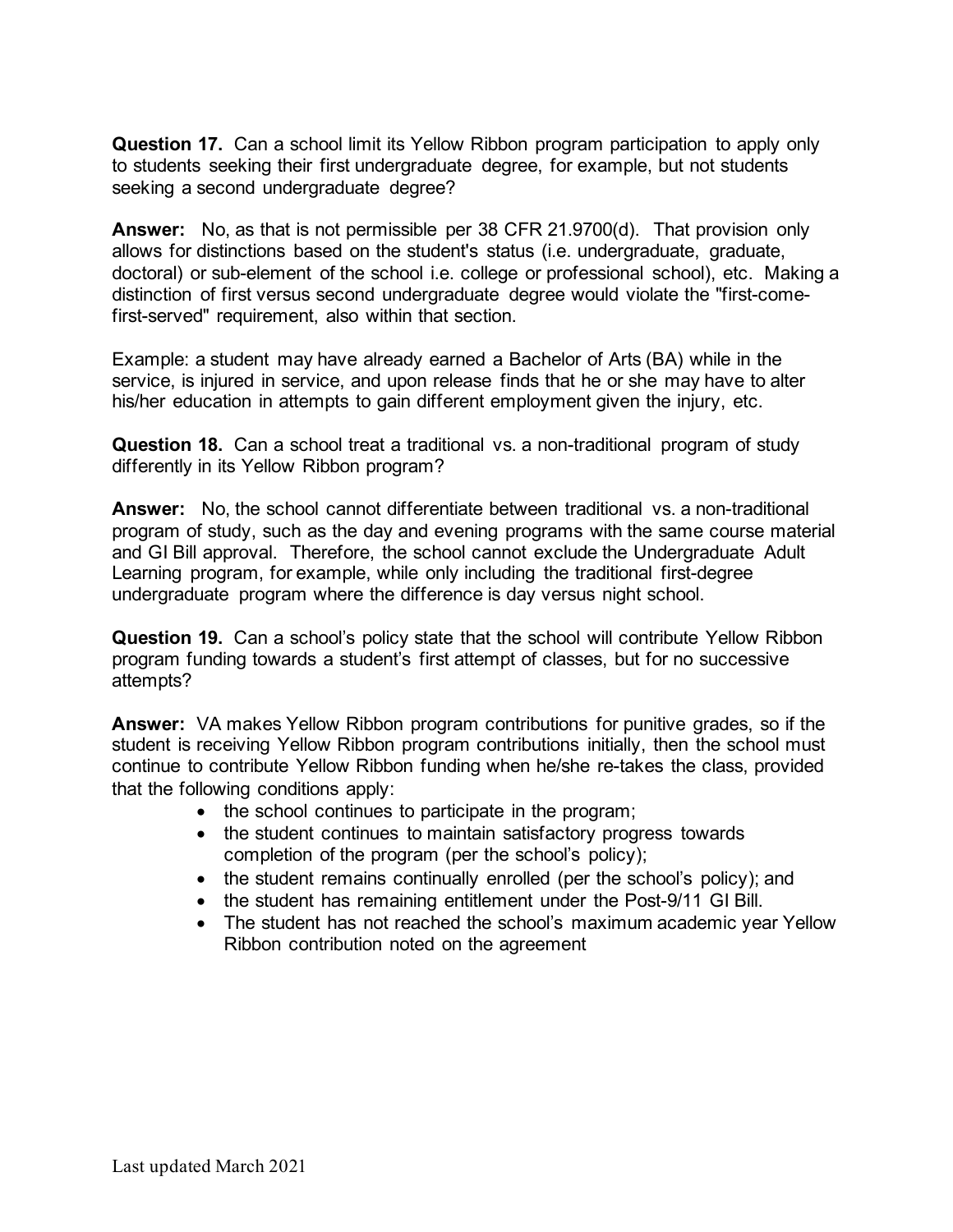**Question 20.** Can a school modify or reduce its Yellow Ribbon program contribution after a student reduces the number of credits during a term since the school previously certified the student at a higher number of credits (with higher associated tuition and fee amounts)? Also, can a school modify or reduce its Yellow Ribbon program contribution after a student withdraws during a term, after the school certification and Yellow Ribbon contributions were made?

**Answer:** When a student reduces his/her credit hours, the school must report the change of status of the student and, in addition, the new amount of tuition, fees, and respective Yellow Ribbon program contributions that would be payable for the number of credit hours to which the student has reduced. The school is responsible for certifying to VA the amount of tuition and fees charged, as well as the amount of Yellow Ribbon contributions payable.

**Question 21.** For purposes of the Yellow Ribbon program, can the school define the academic year as fall and spring only? Or is the participating school obligated to match the tuition gap for any Yellow Ribbon eligible student who elects to attend for a summer term?

**Answer:** VA defines an academic year as August 1 through July 31. However, a school participating in the Yellow Ribbon program may designate how it will distribute its Yellow Ribbon program funding over the entire academic year.

**Question 22.** If a student is receiving Post-9/11 GI Bill and Yellow Ribbon benefits for a summer class which starts in July, and ends in August, from which academic year would the annual cap be deducted?

**Answer:** The first day of the enrollment for a semester, quarter, or term establishes the academic year for that class. A semester, quarter, or term which begins prior to August 1, will be paid under the tuition and fees rules for that academic year. Consequently, the amount will not be deducted from the following benefit cap.

**Question 23.** Can a school use funds from a grant or scholarship to satisfy its matching contribution?

**Answer:** Yes. Funds for Yellow Ribbon contributions may derive from any source of institutional funding that is not already allocated or awarded for a non-Yellow Ribbon purpose. Student ledgers must denote contributions as "Yellow Ribbon." Yellow Ribbon funds cannot be denoted as any type of grant, scholarship or other fund sources that would be applied to the student's account regardless of Yellow Ribbon program participation. To ensure consistent observation of this limitation and to avoid confusion during audits, schools must denote its contributions as "Yellow Ribbon" on student ledgers. Schools may not denote its contributions as "grant," "scholarship" or any other analogous terms.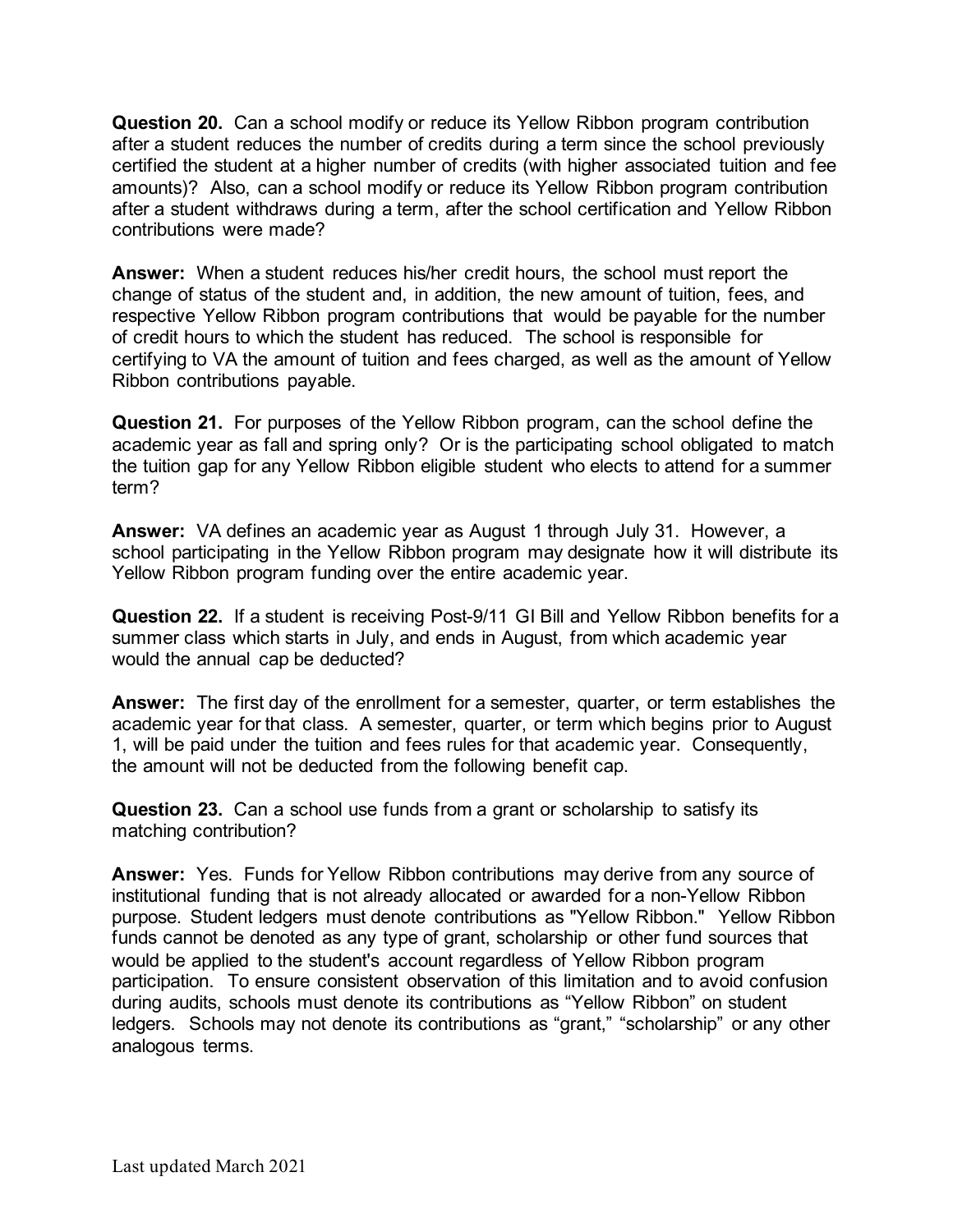**Question 24.** Is fundraising permitted to raise money for the school's contribution under the Yellow Ribbon Program?

**Answer:** Yes. Fundraising for the Yellow Ribbon program and applying those funds towards the school's matching contribution is allowable. Such funds must be denoted as "Yellow Ribbon" on the student ledger. Such funds may not be denoted as "grant," "scholarship," or any other analogous term.

**Question 25.** Under what circumstances should an institution of higher learning (IHL) apply to participate in the Yellow Ribbon program?

**Answer:** A public school should apply for the Yellow Ribbon program if the school wants to have some or all of its out-of-state charges covered; the school should include the amount of out-of-state charges in the remarks section on VA Form 22-1999.

A private school should apply for the Yellow Ribbon program if its tuition and fees exceed the cap for the academic year and the school wishes to have the Yellow Ribbon program make up all or part of the difference between the cap and the net amount of tuition and fees.

**Question 26.** When is the deadline to submit the Yellow Ribbon program agreement?

**Answer:** The Yellow Ribbon program open season is offered yearly from March 15th through May 15<sup>th</sup>. During the open season, institutions may  $(1)$  request participation in the program, (2) modify participation in the program, or (3) request withdrawal from the program. Since the Yellow Ribbon program agreement is open-ended, agreements will remain in effect until modified or withdrawn.

Schools should periodically check for announcements for the enrollment season at [http://www.benefits.va.gov/gibill/yellow\\_ribbon/yellow\\_ribbon\\_info\\_schools.asp](http://www.benefits.va.gov/gibill/yellow_ribbon/yellow_ribbon_info_schools.asp) .

**Question 27.** Can an institution of higher learning (IHL) use the Yellow Ribbon program agreement to indicate its commitment to adhere to the Principles of Excellence?

**Answer:** Yes, participating institutions that did not previously agree to adhere to the Principles of Excellence may update their agreement to indicate a commitment to adhere to the Principles of Excellence by completing the top section of the agreement, checking "modification to existing agreement", completing block 12, and signing appropriately or by submitting an email to [principles.excellence@va.gov.](mailto:principles.excellence@va.gov) Any addendum to the agreement or a separate email notification must also include the name, address, and facility code of each campus.

However, an institution may agree to adhere to the Principles of Excellence or may rescind its decision to adhere to the Principles of Excellence at any time by submitting an email to principles.excellence@va.gov.